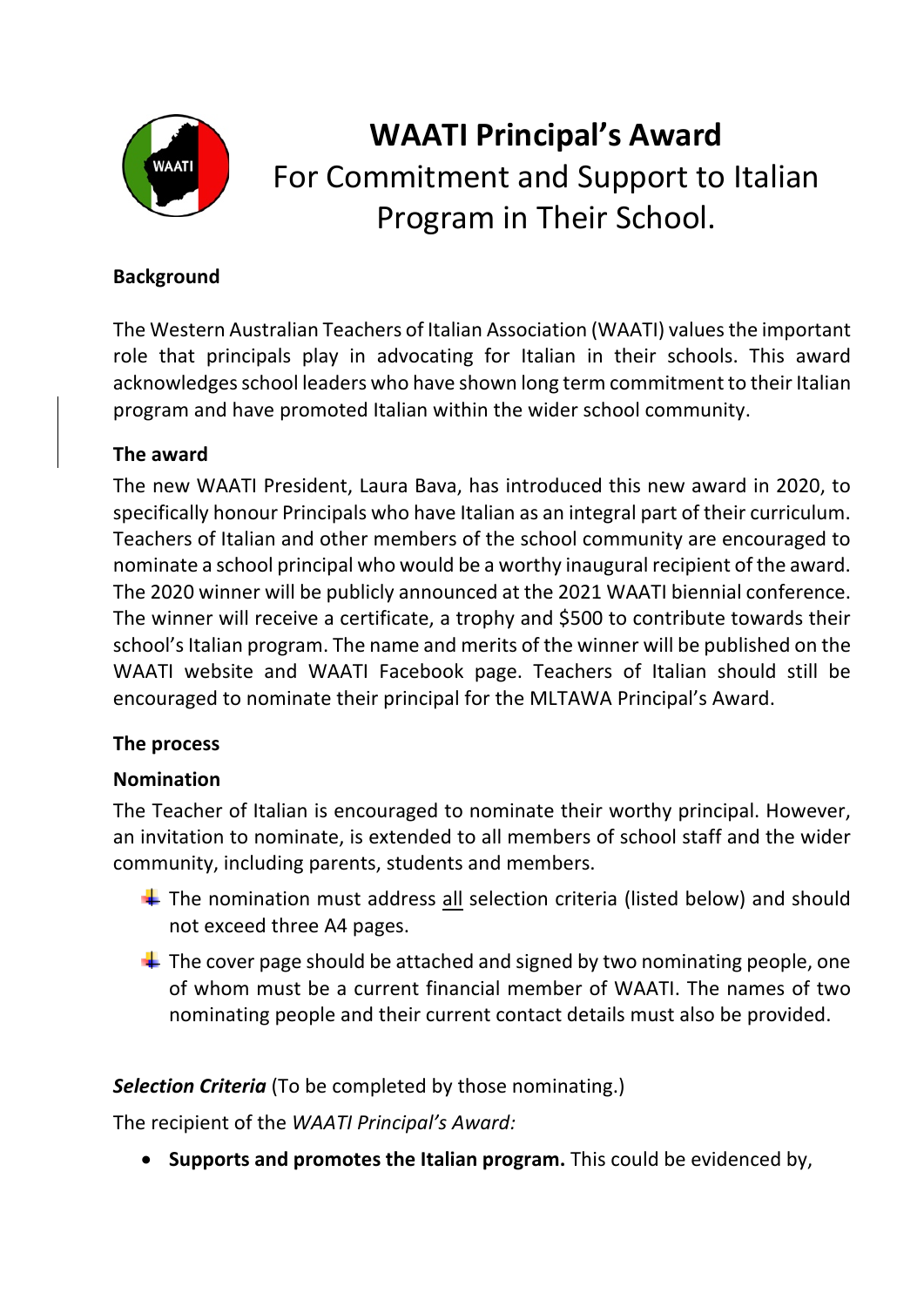but not limited to, allocating time on task to allow for effective learning, seeking out and recruiting quality languages teachers, providing adequate resources and space for language learning, and supporting the use of Language assistants.

- **Supports initiatives to maximise students' engagement.** The principal is willing to be guided by Languages staff on ways to enrich their Italian program.
- **Encourages and supports professional learning opportunities for Italian teachers and Italian Ed. Assistants.**
- **Supports school trips and exchanges.**
- **Actively promotes and highlights Italian activities in the school to students, staff and the wider community.**

Nominations are due: *Friday 13 November 2020*

Electronic nomination forms can be accessed via: https://www.waati.com.au/exemplary-teacher-award-2/

#### **Selection: Stage 1**

- Nominators complete an electronic nomination form by the due date. At this stage principals may not be aware that they have been nominated.
- The WAATI Principal's Award selection panel will shortlist three candidates who best meet the selection criteria. This panel includes at least two representatives of the WAATI Committee and a community member who has some connection to the Italian Language.
- The shortlisted nominees are informed of their nomination and are required to submit a statement addressing their personal beliefs and values in regard to Italian Language program in his or her school, as well as a current photograph. This statement, in its entirety or in part, may be made public by the WAATI to further promote Languages education.

#### **Selection: Stage 2**

• The WAATI Principal's Award section panel meets for a second time to decide on the final winner.